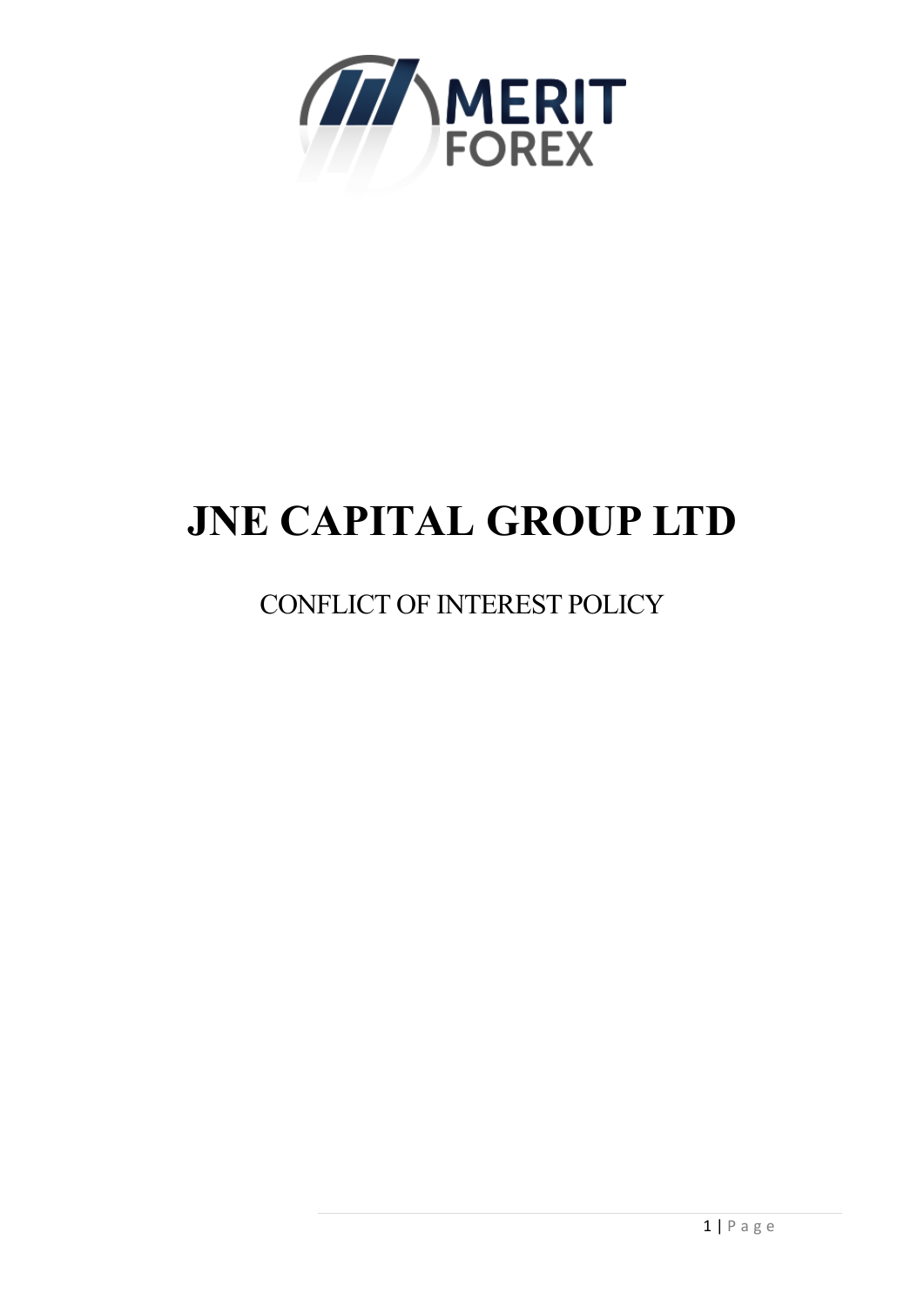

| Contents |  |
|----------|--|
|          |  |
|          |  |
|          |  |
|          |  |
|          |  |
|          |  |
|          |  |
|          |  |
|          |  |
|          |  |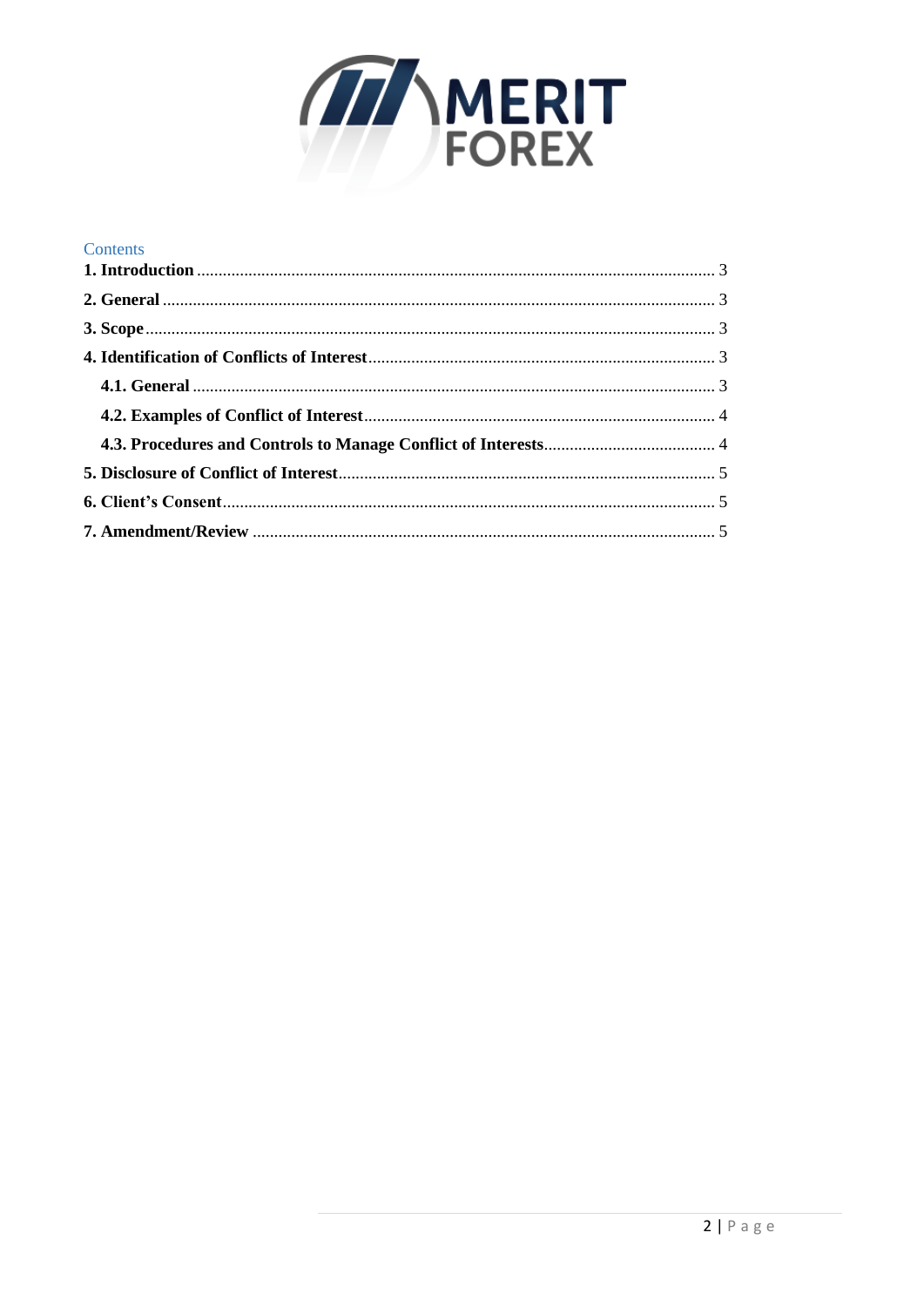

## <span id="page-2-0"></span>**1. Introduction**

Jne Capital Group Ltd is a company incorporated in Vanuatu Republic under registration no. 14787 having its registered address situated at PO Box 1276 Port Villa Vanuatu Republic of Vanuatu (hereinafter, the "**Company**").

The Company is an investment firm operating as an international foreign exchange broker under the provision of the applicable law.

#### <span id="page-2-1"></span>**2. General**

This summarised Conflicts of Interest Policy (hereinafter, the "**Policy**") is provided to you (our Clients or prospective Client), pursuant to which the Company is committed to take all reasonable steps to detect and avoid conflicts of interest.

The Company is committed to act honestly, fairly and professionally and in the best interests of its Clients and to comply, with the relevant applicable law and regulations when providing investment services and other ancillary services related to such investment services.

The purpose of this document is to set out the Company's approach in identifying and managing conflicts of interest which may arise during the course of its normal business activities. In addition, this document identifies circumstances which may give rise to a conflict of interest.

#### <span id="page-2-2"></span>**3. Scope**

The Policy applies to all of the Company's directors, personnel, any persons directly or indirectly linked to the Company (hereinafter, "**Related Persons**") and shall refer to the provision of all investment and ancillary services to all Clients. .

The Company shall take all necessary measures to identify, manage, prevent and/or disclose any conflict of interest within its organization, with its Clients and between its Clients, to prevent conflicts of interest from adversely affecting the Clients' interests.

The Company shall regularly define measure and manage any possible risks of a conflict of interest in connection with its investment services. The Board of Directors and the Compliance Officer shall perform this function in cooperation with the employees and head officers of each of the Company's various departments.

#### <span id="page-2-3"></span>**4. Identification of Conflicts of Interest**

#### <span id="page-2-4"></span>**4.1. General**

When the Company deals with the Client, the Company, an associate or some other person connected with the Company may have an interest, relationship or arrangement that is material in relation to the Transaction concerned or that it conflicts with the Client's interest.

The existence of the following circumstances during the performance of a service provision function shall be assessed, when defining actions that may entail a conflict of interest:

- a. The Company or a relevant person has a financial gain or is likely to make a financial gain or avoid a financial loss on account of a Client;
- b. The Company or a relevant person has an interest in the outcome of a service provided to the Client or of a transaction carried out on behalf of the Client, which is distinct from the Client's outcome in that outcome;
- c. The Company or a relevant person has a financial or other incentive to favour the interests of one Client over the interests of another Client;
- d. The Company or a or relevant person has business interests or is involved in the same area of business as the Client;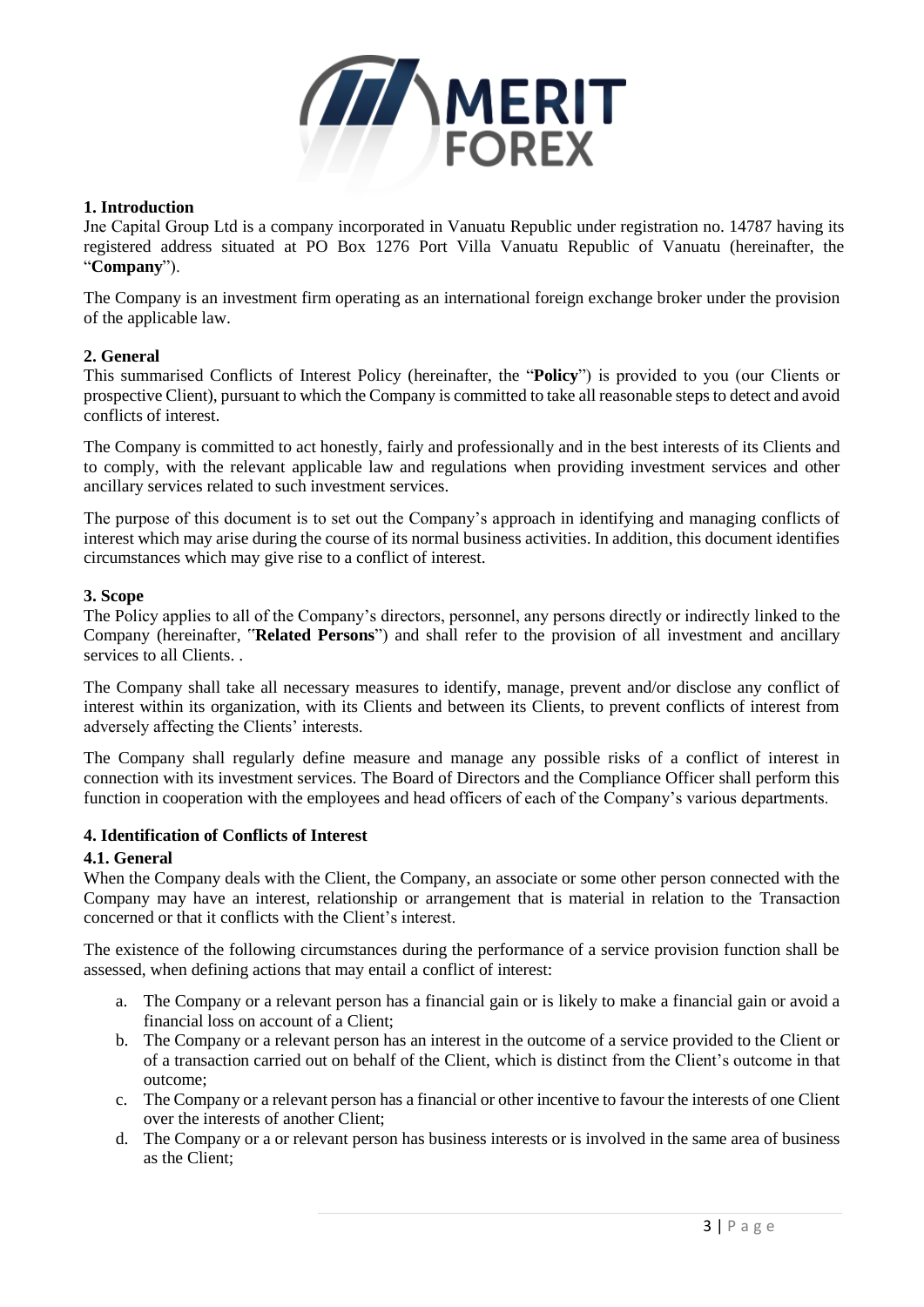

e. The Company or a or relevant person receives, in connection to the service provided to a Client, inducements from a third party which are not part of the standard commission or fee for that service.

## <span id="page-3-0"></span>**4.2. Examples of Conflict of Interest**

While it is not feasible to define precisely or create an exhaustive list of all relevant conflicts of interest that may arise, as per the current nature, scale and complexity of the Company's business, the following list includes circumstances which constitute or may give rise to a conflict of interest entailing a material risk of damage to the interests of one or more Clients, as a result of providing investment services:

- a. The Company may be matching the Client's order with that of another Client by acting on such other Client's behalf as well as on the Client's behalf;
- b. The Company may receive or pay inducements to or from third parties due to the referral of new Clients or Client's trading;
- c. the Company may be advising and providing other services to associates or other Clients of the Company who may have interests in Financial Instruments or investments or Underlying Assets, which are in conflict or in competition with the Client's interests;
- d. the Company, its employees and related legal persons may have, establish, change or cease to have positions in securities, foreign exchange, CFDs or other Financial Instruments covered by an investment recommendation or advice;
- e. the Company may have an interest in maximizing trading volumes in order to increase its commission revenue, which is inconsistent with the Client's personal objective of minimizing transaction costs;
- f. the Company's bonus scheme may award its employees based on the trading volume etc.;
- g. the Company or a Related person has an interest in the outcome of a service provided to the Client or of a transaction carried out on behalf of the Client, which is distinct from the Client's interest in that outcome;
- h. the Company or a Related person has a financial or other incentive to favour the interest of another Client or group of Clients over the interests of the Client;

# <span id="page-3-1"></span>**4.3. Procedures and Controls to Manage Conflict of Interests**

In general, the procedures and controls that the Company follows to manage the identified conflicts of interest include the following measures (list is not exhaustive):

- a. The Company undertakes ongoing monitoring of business activities to ensure that internal controls are appropriate;
- b. Effective procedures to prevent or control the exchange of information between Related Persons engaged in activities involving a risk of a conflict of interest where the exchange of that information may harm the interest of one or more Clients;
- c. The Company maintains an Independent Compliance Department to monitor and report any possible conflict of interest situations to the Board of Directors;
- d. Appointment of an Internal Auditor to ensure the appropriateness and effectiveness of the systems and controls used by the Company and to report to the Board of Directors;
- e. Procedures governing access to electronic data;
- f. Establishment and maintenance of the" four-eye" principle to monitor and supervise the Company's activities;
- g. Establishment of Chinese walls and physical separations between the Company's different departments to restrict the flow of confidential information within the Company;
- h. Segregation of duties that may give rise to conflict of interest if carried out on by the same individual;
- i. The Company's personnel receive appropriate training, instructions and guidance regarding managing of conflict of interest;